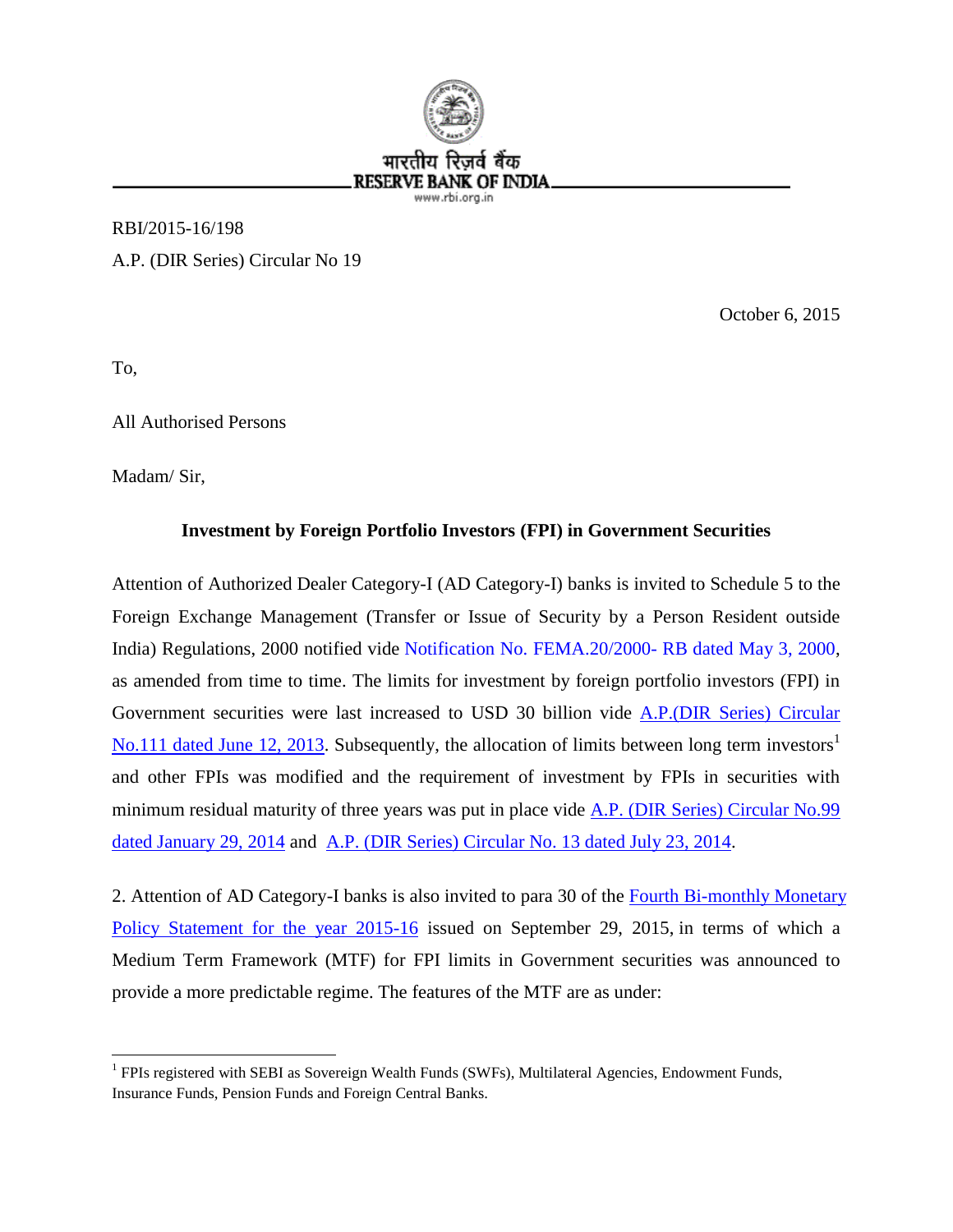(i) The limits for FPI investment in debt securities will henceforth be announced/ fixed in Rupee terms.

(ii) The limits for FPI investment in the Central Government securities will be increased in phases to reach 5 per cent of the outstanding stock by March 2018. In aggregate terms, this is expected to open up room for additional investment of  $\bar{\tau}$  1,200 billion in the limit for Central Government securities by March 2018 over and above the existing limit of  $\bar{\tau}$ 1,535 billion for all Government securities.

(iii) Additionally, there will be a separate limit for investment by all FPIs in the State Development Loans (SDLs), to be increased in phases to reach 2 per cent of the outstanding stock by March 2018. This would amount to an additional limit of about  $\bar{\tau}$ 500 billion by March 2018.

(iv) The effective increase in limits for the following two quarters will be announced every half year in March and September.

(v) The existing requirement of investments being made in G-sec (including SDLs) with a minimum residual maturity of three years will continue to apply to all categories of FPIs.

(vi) Aggregate FPI investments in any Central Government security would be capped at 20% of the outstanding stock of the security. Investments at existing levels in the securities over this limit may continue but not get replenished through fresh purchases by FPIs till these fall below 20%.

3. Accordingly, for the current financial year, it has been decided to enhance the limit for investment by FPIs in Government Securities in two tranches from October 12, 2015 and January 1, 2016 respectively as under: